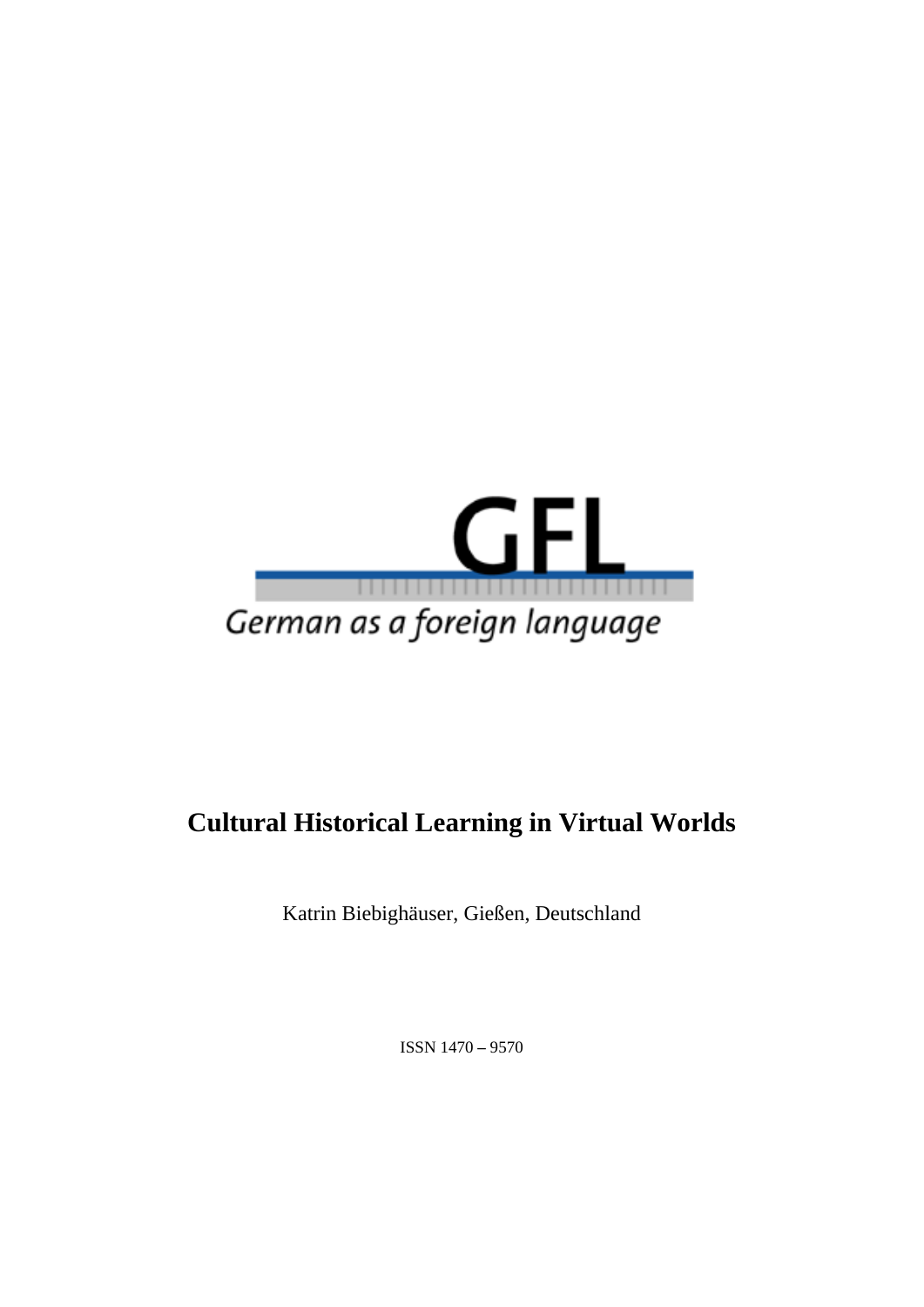# **Cultural Historical Learning in Virtual Worlds**

# Katrin Biebighäuser, Gießen, Deutschland

In this article, a research project is presented in which the potential of Virtual Worlds for historical and cultural learning are evaluated. This article presents current discussions concerning the idea of Landeskunde while utilising the socio-scientific idea of *spaces of memory*. The project aims to help learners explore the history of Germany, particularly the division of Germany and German Reunification. This article offers initial insight into the collected data and shows the potential as well as problems of cultural historical learning in Virtual Worlds.

# **1. Introduction**

*Landeskunde* is considered an 'impossible subject' ("unmögliches Fach," cp. Gürttler/Steinfeld 1990: 250) and has been discussed intensely for more than twenty years in various articles. One reason may be that there is always a gap between those facts and traditions that are gathered about a country in language lessons and the actual feeling for a country's culture and way of life gathered through experience. The concept of *spaces of memory* is one of the latest trends in this discussion of *Landeskunde* that could help to bridge this gap. In addition, this concept offers an interesting way to utilise digital media for teaching *Landeskunde*.

There are numerous new concepts for teaching *Landeskunde* today, but they mostly ignore the advances made in digital media in the last few years. In language learning, the Internet is used mainly as a tool of communication, which can be seen in various e-mail projects. About fifteen years have passed since e-mail was introduced for the first time in classrooms (cf. Donath 1996). Not only have the possibilities for using multimedia developed enormously since then, but also student's communication habits. As Thorne (2003, 55ff) noticed, e-mail is seen by today's students as a formal means of communication with teachers, but not as a means to establish an amicable connection with exchange partners in another country. Students would rather communicate via Instant Messenger or through social networks (vgl. MPFS 2009:  $34$ ) – a fact that should be taken into consideration for initialising exchange projects. In addition, there are far more possibilities in today's online world than merely exchanging text messages.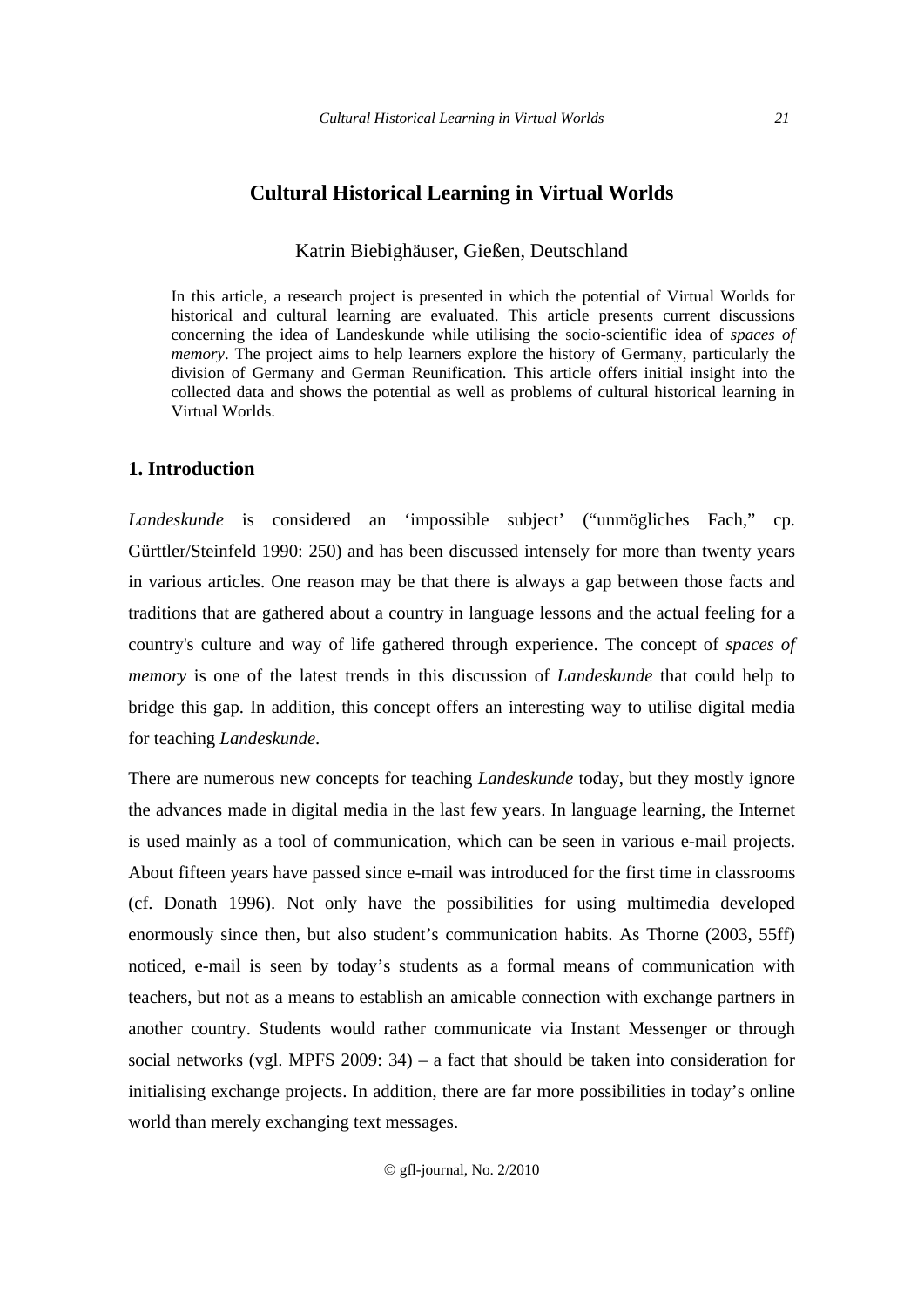Since being introduced amid much hype in 2007, Virtual Worlds have become a form of digital media discussed in public as well as in second language acquisition pedagogy (see Raith 2008; Stevens 2006; Peterson 2005, 2006). In fact, these articles concentrate on the instruction of language skills and how Virtual Worlds can be used in this context. In my opinion, the potential of Virtual Worlds for language learning lies in its rich environment. Examining the hypothesis that Virtual Worlds can encourage cultural and historical learning, this article will present the concept of a research project to verify this hypothesis.

First, recent developments in discussions about *Landeskunde* are discussed. This is followed by an introduction to Virtual Worlds, in order to connect the research project to the previous summary of *Landeskunde.* Focusing on one short sequence of data, the interaction of a bi-national tridem in a virtual space of memory is analysed with the aim of showing the potential and underlining the problems of Virtual Worlds for historical and cultural learning.

# **2. Cultural historical learning**

-

The concept of *Landeskunde* in the discussion of German as a foreign language is contentious. Methodological questions aside, this discussion is very extensive and centres specifically on the content that should be taught.

This discrepancy also becomes apparent in the various terms for this field of German as a foreign language<sup>1</sup>, which point to different priorities. For this reason, one cannot translate *Landeskunde* as "cultural learning," as the term *Landeskunde* covers further aspects. Depending on which aspect is emphasised most, the translation could vary between "cultural studies," "historical learning," "intercultural learning" and "area studies".

In the 1990s, the different emphasis on content and the methods by which to teach it were geared towards three big branches of *Landeskunde*. These are systematised by Pauldrach (see Pauldrach 1992): The first branch is *faktische Landeskunde*, which concentrated on the transfer of facts such as the political system or the history of a country. The second branch

<sup>1</sup> Besides 'Landeskunde', there are also the terms 'Deutschlandstudien', 'Deutschlandkunde', 'Deutschlandwissen', 'Landeswissenschaft', 'Landesstudien', 'Kulturstudien', 'Kulturwissenschaft', 'Realienkunde'.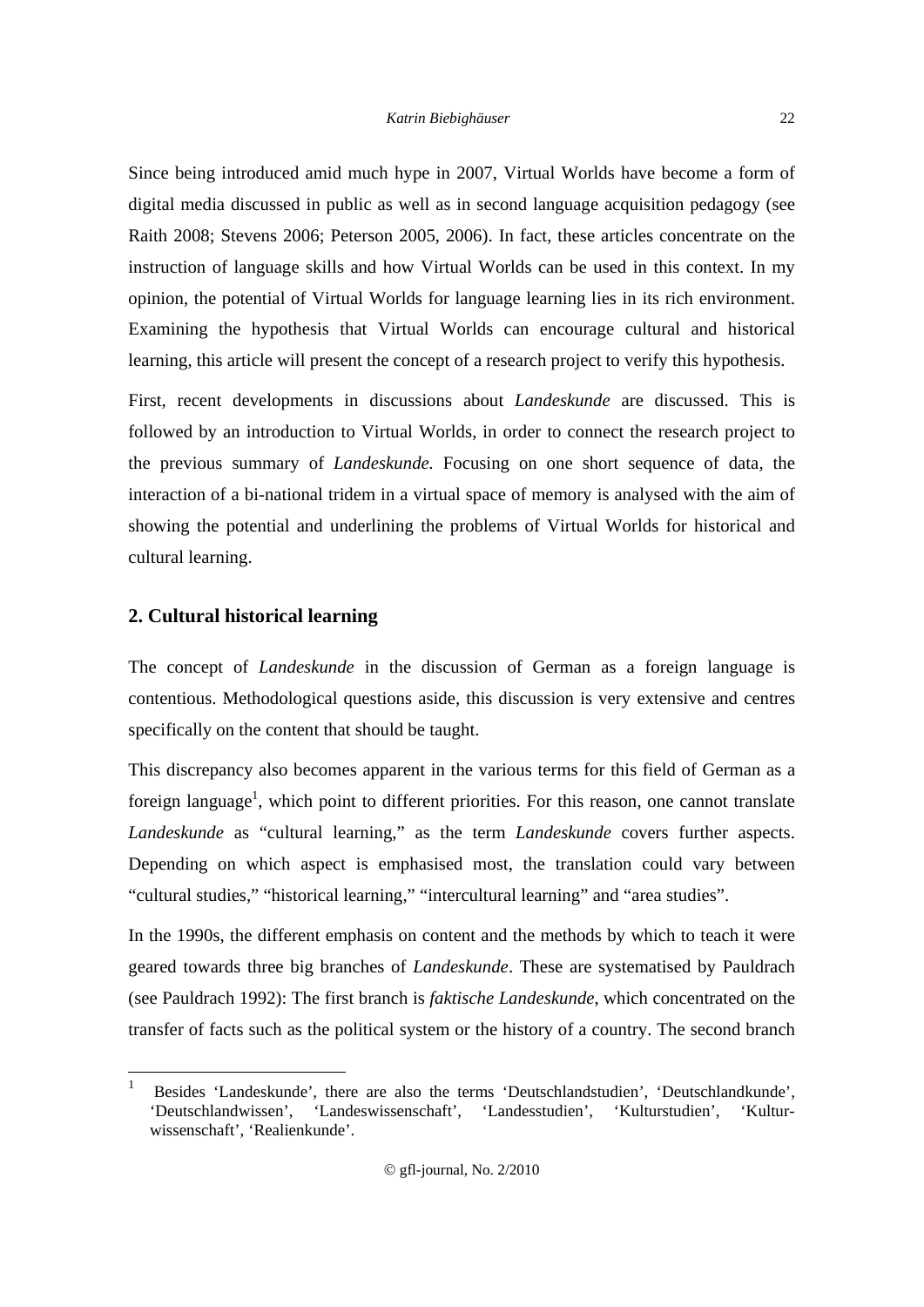is *kommunikative Landeskunde*, which offers a curriculum of everyday life and concentrates on routine communication and themes one has to know if one wants to communicate in the country.

In conjunction with the fact that societies had become increasingly multicultural, the third branch, *interkulturelle Landeskunde*, aimed to provoke intercultural awareness. Using the concept of culture in *interkulturelle Landeskunde*, the concepts of culture and of 'intercultural' were also discussed. Willis J. Edmondson and Juliane House (1998) came to the conclusion that *interkulturell* has too many potential interpretations; there are numerous concepts including the adverb *interkulturell*<sup>2</sup>, but they are not necessarily related to foreign language learning. Aside from the trend of *interkulturelle Landeskunde*, *interkulturell* seems to be a basic principle of learning, of communication and – particularly on this level – of language learning.

Adelheid Hu defends the concept of *interkulturelles Lernen*. She surmises that the problem in all these discussions – as Edmondson and House also argue – is that culture is seen as being related to national topics (Hu 1999: 296). Hu stresses that people have complex biographies and that, in an ethnic sense, cultures do not exist. Because of this, Hu proposes using a narrative-constructivist concept of culture. She stresses that reality is constructed by our cultural backgrounds. Hu concludes that when people exchange different cultural concepts and their values and norms, this dialogue can be regarded as *interkulturelle Kommunikation* (Hu 1999: 297f.). Claus Altmayer builds upon this theoretical work to advance this concept of culture. As will be seen later, Altmayer's work is basic for a number of concepts as well as for the research that will be discussed later, so that I will illustrate Altmayer's ideas here in detail.

Similar to Hu, one elementary assumption of Altmayer's argumentation is the epistemological idea that reality is always constructed, based on individual paradigms that are acquired through socialisation (cp. Altmayer 2006a: 51). Because of this, according to Altmayer, reality is always something individual. Altmayer argues that culture cannot be known by just learning the facts of a community, but appears in texts as well. The term

*23*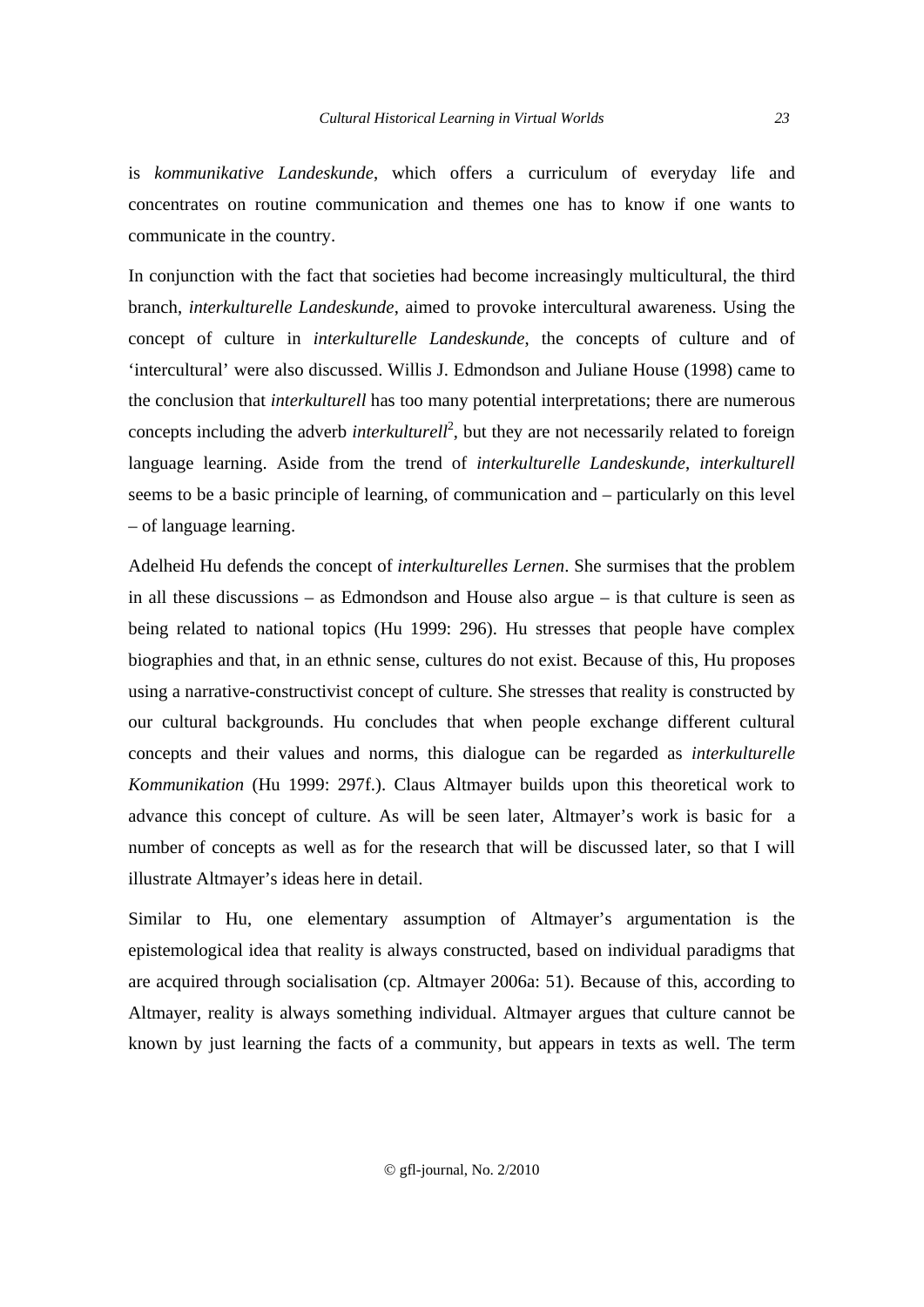#### *Katrin Biebighäuser*

'text' is used very broadly here to refer to something that contains pictures, photographs and other media to transport meaning between people. For this reason, cultural learning takes place while reading these texts, and the reader needs knowledge about the cultural background of a text to be able to understand it.<sup>3</sup> The way in which texts are understood is related to principles that are based on the culture and the knowledge of the reader. Altmayer calls these principles *kulturelle Deutungsmuster*, cultural patterns of interpretation (see Altmayer  $2004$ ).<sup>4</sup> He stresses that these patterns do not just vary between nations, but that each community has its own cultural patterns of interpretation. The aggregate of all the cultural patterns of interpretation of a group forms its culture, so the concept of culture is not fixed for nations (cf. Altmayer 2006b: 187). As a member of a community, each person has different sets of cultural patterns of interpretation that he or she uses to understand messages. Each group has its own culture. Therefore, the different sets of cultural patterns of interpretation of an individual form his or her personal cultural background. Based on this theory, Critical Incidents do not necessarily occur just because people live in different countries. It is possible to share things with another person, such as a profession, for example. Having this in common, the interlocutors have one set of cultural patterns of interpretation they share with another (cf. Altmayer 2006c: 257). Referring to this set, they will construe a text in the same way. To identify cultural patterns of interpretation, Altmayer uses the method of text analysis (cf. Altmayer 2004: 169ff.). He employs different texts to clarify the background of central keywords, thereby demonstrating the implicit meanings the texts contain.

The problem with Altmayer's concept is how to carry this concept into language classes. His concept is very ambitious; the text analysis could be conducted by high school students,

 $\gamma$  Like 'interkulturelles Lernen', 'interkulturelle Kommunikation', 'interkulturelle Kompetenz', 'interkulturelle Missverständnisse', 'interkulturelle Erziehung', 'interkulturelle Pädagogik' and 'interkulturelle Germanistik' (cp. Edmondson House 1998: 61f.).

<sup>3</sup> This aspect has a long tradition in Intercultural Literary Studies, but Altmayer started an extensive discussion of this aspect of *Landeskunde*.

<sup>4</sup> Following the term from the social sciences 'social patterns of interpretation' (= *gesellschaftliche Deutungsmuster*, this translation seems to capture the entire meaning of *kulturelle Deutungmuster*. Furthermore, Altmayer alludes to the empirical social research and adopts the term *Deutungsmuster* from Ulrich Oeverman (cf. Altmayer 2006b, 185 and 2006c, 254).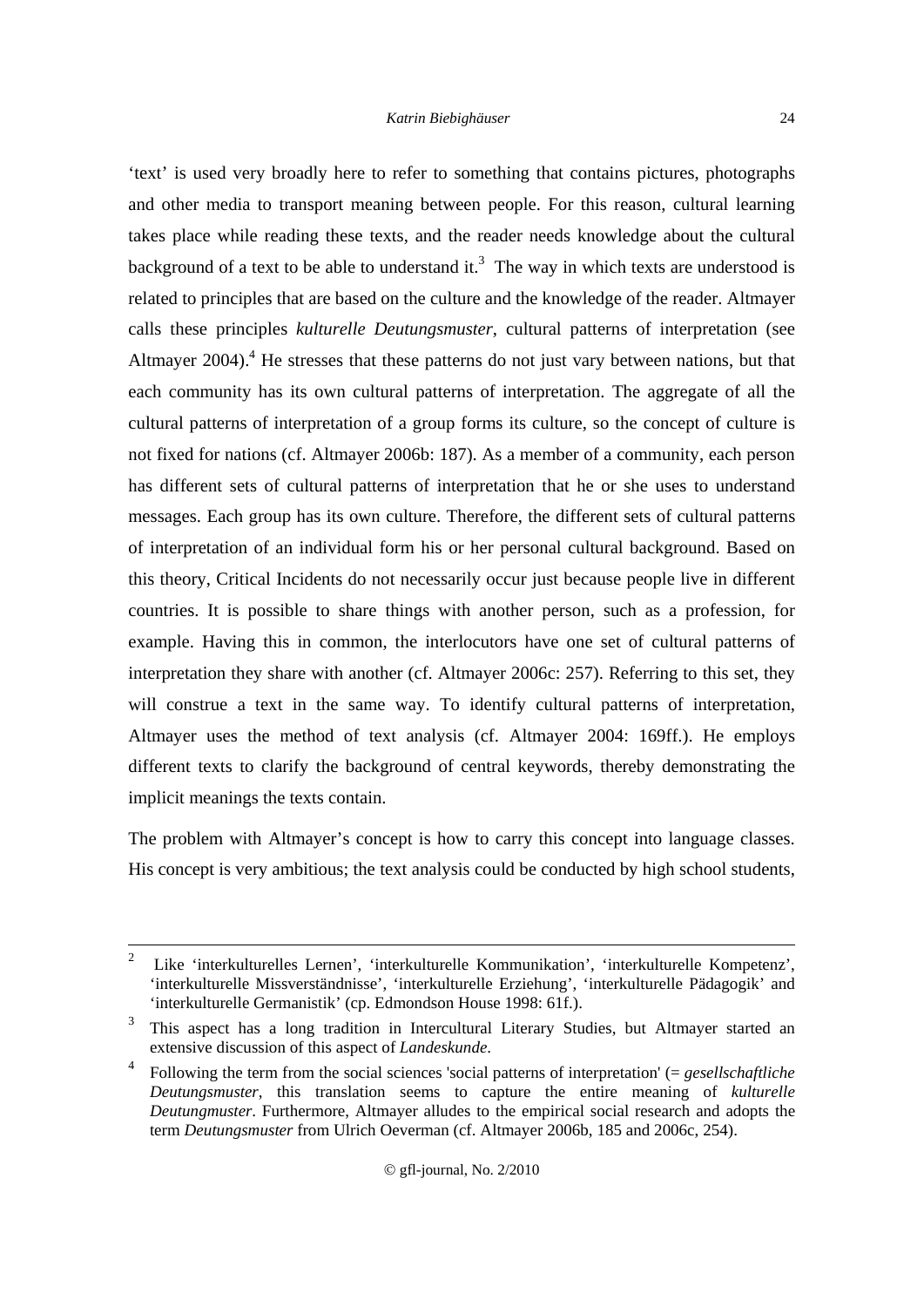but not by an average pupil, and the question would still be how to how to proceed with the results in class.

As was stated above, *Landeskunde* has developed in language learning by moving in the direction of cultural studies. Today, there is no question that gaining knowledge about the historical background of a culture in order to understand a community's culture is crucial. Although there is no question that presenting historical facts is important (cf. ABCD-Thesen 1990: 136), there is a deficiency of teaching materials for historical topics (see Koreik 1995). Fornoff argues that teaching historical facts is not an end in itself, but that it is needed to understand the culture's present situation (cf. Fornoff 2009, 504.). According to this idea, another new concept of teaching *Landeskunde* is fairly interesting; namely the idea of using a concept from social sciences, *spaces of memory*, for *Landeskunde*. It connects Altmayer's concept of the individual construction of reality with historical topics.

*Spaces of memory* is a concept first created by Pierre Nora (see Nora 1984-1992). He suggests that the culture of a group is linked to some places that are a component part of this group. *Spaces of memory* are located aspects of the collective memory, a model created by Maurice Halbwachs (see Halbwachs 1985). According to Halbwachs, collective memory is a phenomenon that helps form groups, giving them an identity that is needed to distinguish them from other groups. In contrast to the collected memories that are unique to each individual, the collective memory consists of memories which were not consciously made by individuals, but which were mediated through narrations, rituals and symbols. One form of these symbols is the concept of *spaces of memory*. *Spaces of memory* are not separate elements but are an embodiment of a cultural aspect. The *spaces of memory* contain a meaning that is clear for those who share the collective memory of the community; the meanings were learnt through socialisation. Others must be taught this meaning (cf. Assmann 1999: 309). *Spaces of memory* are like bridges between the past and the present. By visiting and learning about these spaces, students get a feeling for the culture of the community. They also learn about the history of the place and the culture, but always in context to its relevance for the present. Some historical facts need to be taught because they offer explanations about the values and characteristics of a culture (cf. Fornoff 2009: 504). Sabine and Karin Schmidt took this concept of *spaces of memory* and developed a textbook that integrates other material, like films, for cultural historical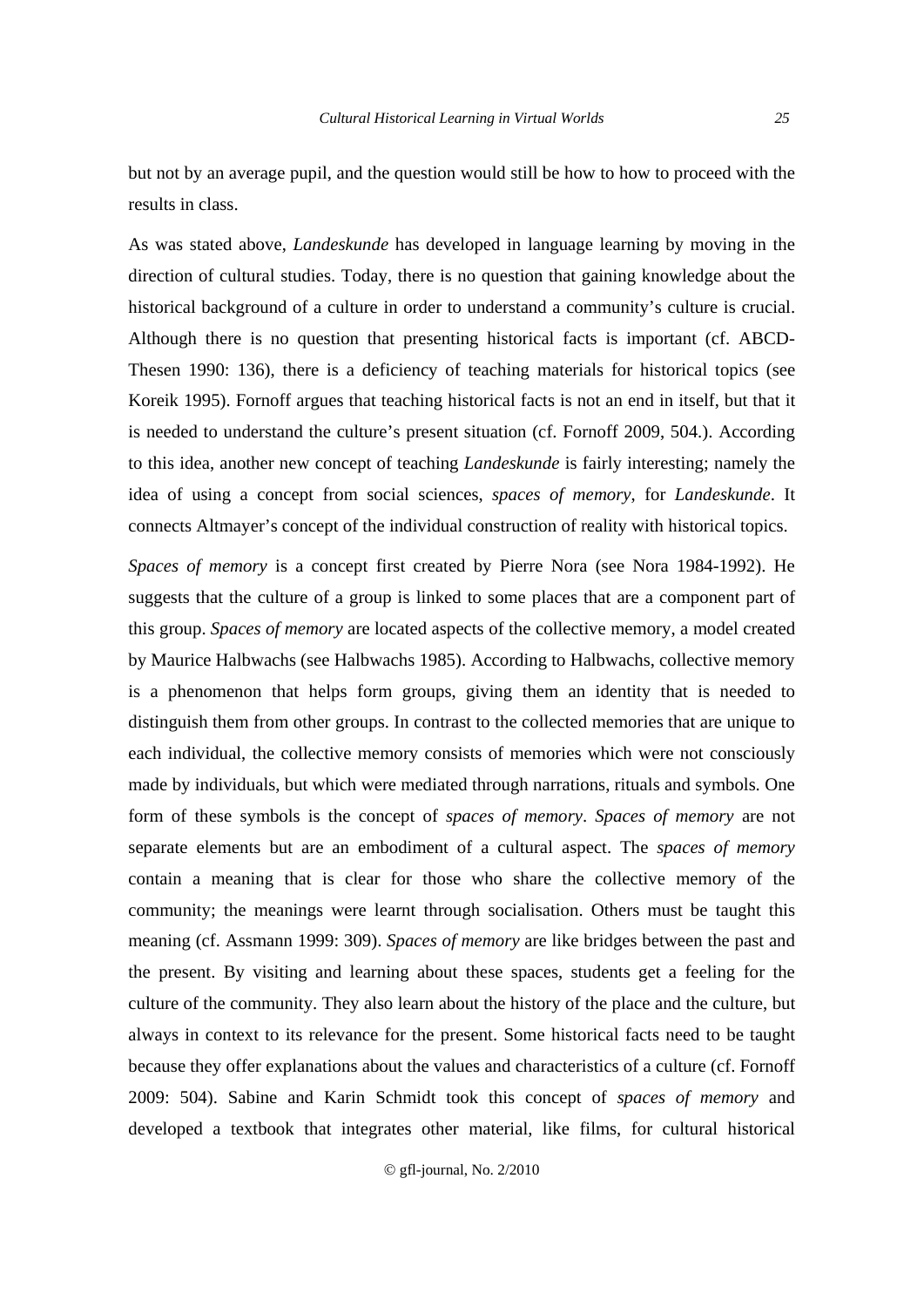learning (see Schmidt and Schmidt 2007). One can say that via this concept, a model was built to combine historical and cultural learning. In the following discussion, the term cultural historical learning will be used to denote this concept.

Teaching in Virtual Worlds seems to be very interesting with regard to this concept of establishing contact with the culture of a community by visiting *spaces of memory*. In Virtual Worlds, people can get an impression of some *spaces of memory* that are rebuilt in a virtual environment. This environment will be presented below. Afterwards, the idea of cultural historical learning in Virtual Worlds will be outlined.

# **3. Virtual Worlds**

Virtual Worlds are software-based platforms on the Internet. The most popular and also largest Virtual World is Second Life, which attained a high profile in 2007 with broad discussions about having a second life online. In contrast to online games, Virtual Worlds have no story or aim and the user is utterly free to do whatever he or she wants to do. Each user is represented by an avatar – a virtual figure the user can design himself. Gender, hair, size, clothes and colour – everything is modifiable. There are even avatars created as fantasy figures, such as dragons, animals or fairies. Second Life is used by most of its users as a new kind of chat tool, in which communication with others is the central issue (see Raith 2008, 10). There are several possibilities of communication. There is a public chat in which the user can type anything, and each user is able to read it if his avatar is standing near the other user's avatar. The same principle applies to voice chats, too. The user just pushes a button, speaks into a microphone and the others can hear his voice through the avatar. In addition to the public chat, there is a private chat for communication between two avatars. If the user is not online, the text-based chat will send the message the next time the user is online. In Second Life, groups are founded on different interests such as languages, careers or hobbies, and the groups communicate through a forum.

The Second Life software delivers the space; what the user does in this Virtual World is up to him/her. Even the environment is designed by users. Anyone can rent a part of the virtual land and build whatever he wants to there – limits are set only by fantasy. In addition to some free created environments, there are also replicas of real places. Metropolises all over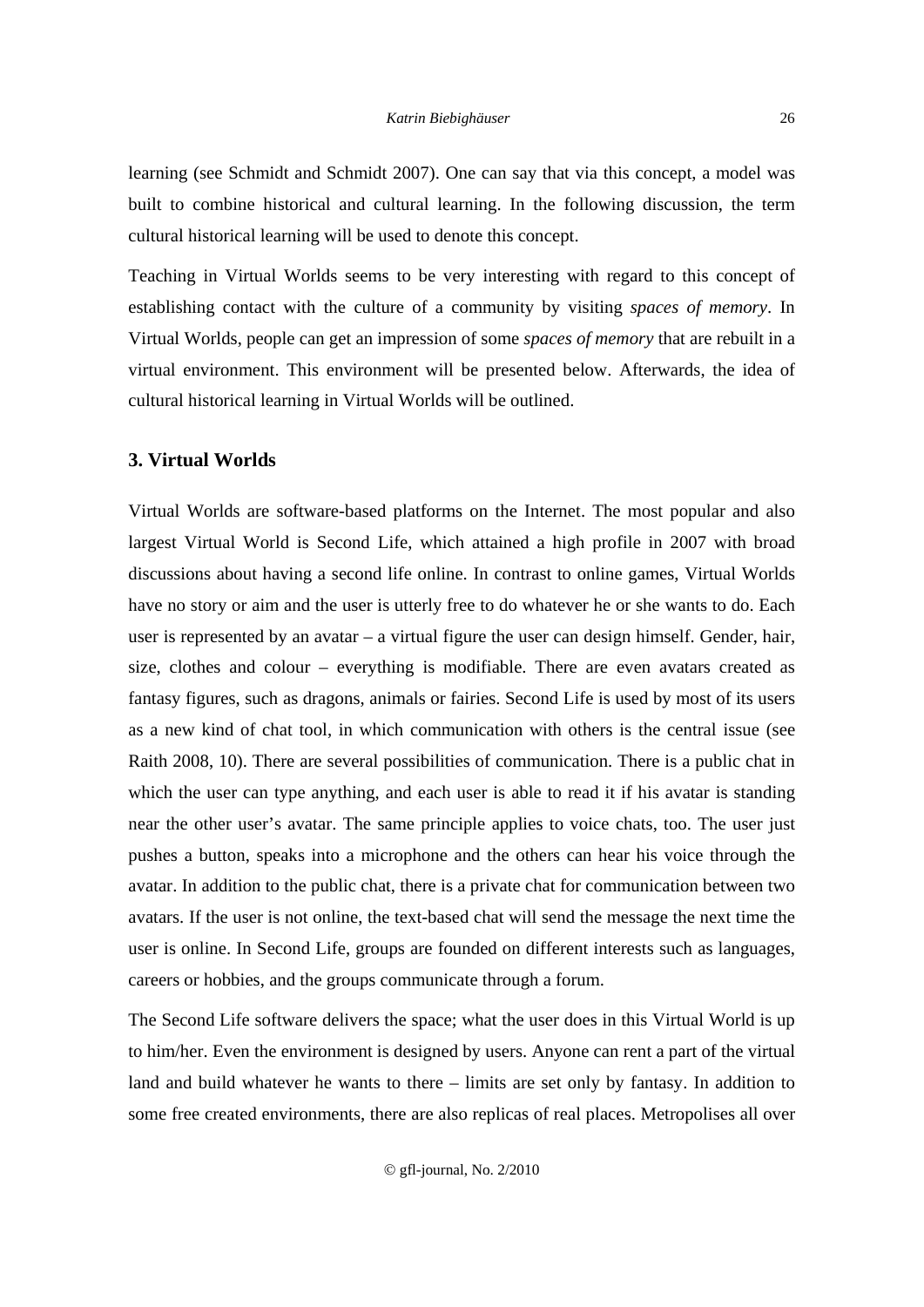the world can be found in Second Life, and some museums have virtual exhibitions in Second Life. There are also companies or educational institutes using Virtual Worlds. Companies have islands to promote goods they would like to sell in the real world. In order to achieve this, they create virtual goods for the avatars. More than 170 educational institutions are represented in Second Life (cf. De Freitas 2008: 4). In the United States, there are several universities that use Second Life and have virtual campuses. Some German universities have followed this trend.<sup>5</sup> Most universities have several projects in Second Life or use their buildings there to offer information about the universities, but some hold lectures in Second Life that anyone can visit. Bielefeld and Duisburg-Essen have more complex environments which are regularly used for courses (see Ojstersek& Kerres, 2008; Walber & Schäffer 2010).

This leads to another way of using Second Life. Since it is not fixed in time and space, Second Life is also a great tool for international conferences. The participants do not have to travel and everyone can take part from his home or office. Compared to web conferencing tools like 'Adobe Connect', the participants feel like they are all in one area because they see the avatars together in the same auditorium. This leads to a feeling of being more integrated in the conference (cf. Nattland 2008: 9). While the speaker holds his lecture through the voice chat, participants can use the text chat to ask questions.

# **4. Virtual Worlds in foreign language learning**

-

Virtual Worlds deliver interesting benefits for language learning. The learners interact with their avatars. It is a more playful way to use the foreign language and the whole design of Second Life is similar to computer games. Because of that, the learners are bolder with their language skills and show more of a desire in communicating with others. Michael Lange also ascertains that adolescents feel freer in Virtual Worlds to make contact with others (cp. Lange 2008: 256). Unfortunately, Lange does not explain how he determined

<sup>5</sup> The universities of the following German cities have an environment in Second Life (in alphabetical order): Bielefeld, Braunschweig, Darmstadt, Duale Hochschule Baden-Würtemberg, Duisburg-Essen, Düsseldorf, Essling, Karlsruhe (Berufsakademie) Konstanz, Köln, Neubrandenburg, Stuttgart, Tübingen, Ulm, Weimar, Wissmar.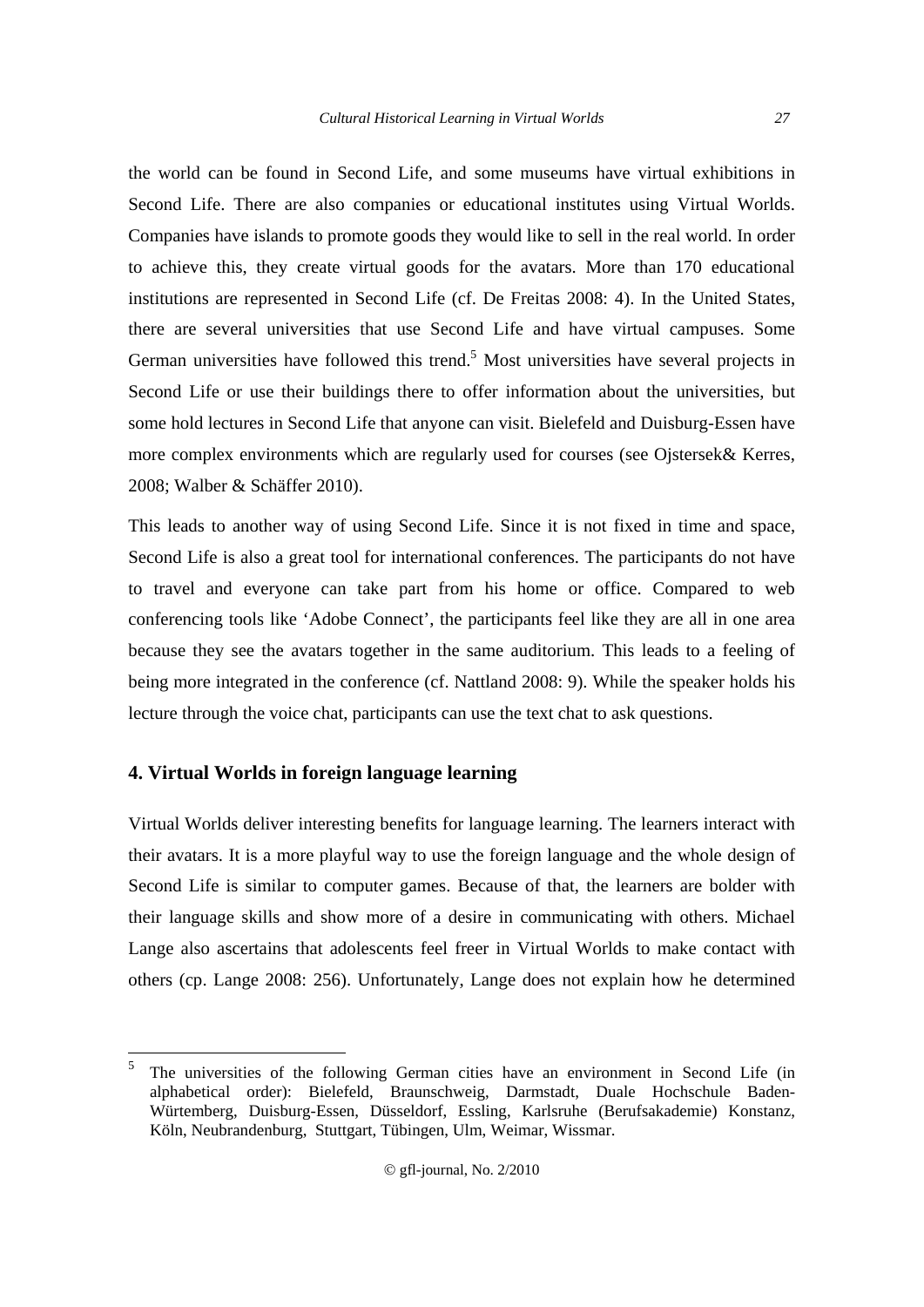this using his data.<sup>6</sup> These 'others' can be German natives who can be found in German cities or groups, but also learners from all over the world. There are courses to learn languages as well. For example, the Goethe Institute has an island on which the programmes of Goethe Institutes all over the world are on offer. A free course for learners takes place and free oral lessons are held almost daily. Here, up to fifteen people from all over the world meet with a native tutor to practise German and to talk about recent or intercultural topics (see Biebighäuser and Marques-Schäfer 2009).

To use Second Life, the learner needs a fast Internet connection as well as a computer that is up to date and equipped with a microphone. In a second step, the learner has to learn how to move in the Virtual World. When starting out, it demands a lot of concentration and can take up a large part of a learner's attention.

Apart from experimentation with language, Second Life delivers other benefits with its ability to create environments. Plays can be put on in Second Life by taking over existing stages, which can then be used to stage dramas with the avatars of the learners. There are public performances of classical plays that can be visited by classes of learners. For example, the Shakespeare's Globe Theatre exists within Second Life and a group of avatars perform several Shakespearean dramas there.

But the virtual environment can be used for things other than plays as well. I consider one of the biggest potentials of Second Life to be the possibility of showing famous international places to people who cannot go there. Using this opportunity, Virtual Worlds can help in teaching the history and culture of a country.

# **5. How to use Second Life for historical cultural learning – The research project**

Based on the finding that cultural topics can be better memorised if the learners can establish a personal relationship with them, (cf. Tamme 2001: 136) and connecting this finding to the concept of *spaces of memory* (see Nora 1998 and Halbwachs 2003), which

 $\frac{1}{6}$ In his article, Lange summarises: "Kinder und Jugendliche nutzen diese ,halb'-anonymen Räume im Internet, um ihr Verhalten mit anderen ausprobieren zu können. In Onlinewelten fällt es ungleich leichter, auf andere zuzugehen" (Lange 2008: 256).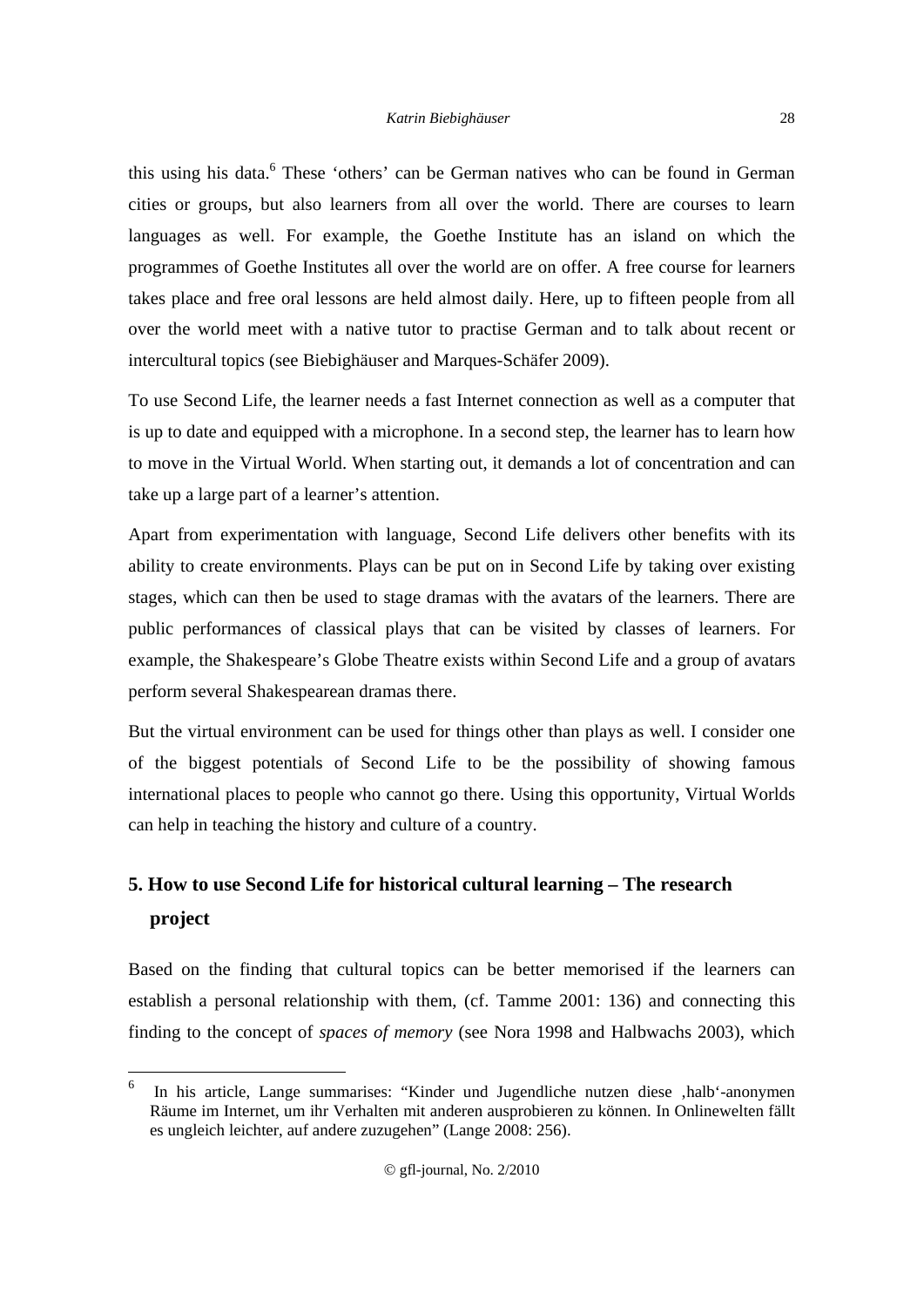has already been used for cultural learning by Schmidt and Schmidt (see Schmidt & Schmidt 2007), a Virtual World seems to be an ideal place for cultural learning. The aim of the research project that will be presented in this chapter is to prove this assumption.

#### **5.1 Research questions and hypothesis**

I maintain that, in Virtual Worlds, the learners explore historical facts and culture on their own (or through their avatars). In this way, they develop a strong connection to the topics and retain them in memory. In addition, Virtual Worlds are full of replicas of real places, which are important for the culture and self-concept of a nation. Based on this potential in Second Life, the following hypotheses were made and must be proved by the results of the project:

1) The learners' multi-modal ways of exploring information motivates them to deal with historical themes; the subjects are remembered because of the multi-modal representation.

2) Meetings in the Virtual World and the embodiment of partners via avatars influence the motivation and positive bonding of the learners with their partners.

3) By exploring the topics on their own and with learners from different cultural backgrounds, the learners find a platform in which they can realise the importance of their schemes<sup>7</sup> of cultural interpretation.

# **5.2 Research setting**

In order to analyse the potential – and at the same time the problems – in using Virtual Worlds for cultural learning, a research project was initiated at the Justus Liebig University in Gießen (Germany).<sup>8</sup> In cooperation with the teacher training college in Wroclaw (Poland), tandems and tridems were formed and consisted of students learning German as a foreign language from both universities. The students in Gießen were native speakers, together with students from other countries (such as China and Russia) who were spending

<sup>–&</sup>lt;br>7 In the discussion of memory, schemes are a concept that describes the generalisation of something new in order to classify it and connect it to the body of knowledge.

<sup>8</sup> This project is a sub-project of the project "Kulturtechniken und ihre Medialisierung", financed by the Hessian Ministry of Higher Education, Research and the Arts in the research promotion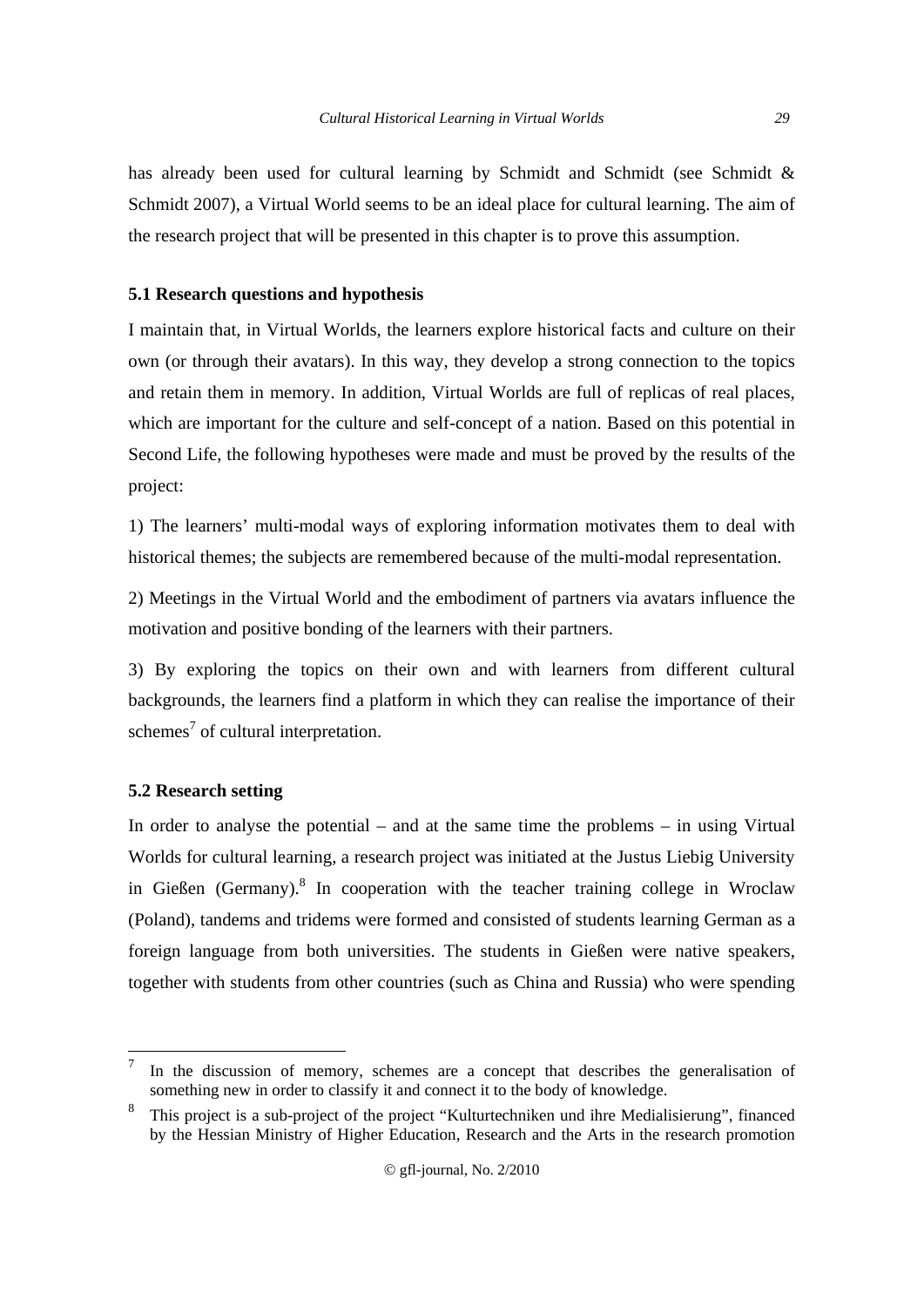#### *Katrin Biebighäuser*

a semester abroad in Gießen. The data collection was held in November and December 2009 and consisted of four meetings of each tandem/tridem in Second Life, once a week. Each week they were supposed to visit different places and were given a different task to complete. Before meeting in Second Life, the tandems and tridems were asked to write an e-mail to their team members so that they would already know a little about each other when they met. Since none of the students had any experiences with Second Life, there was a whole-day workshop for the students in Gießen to get to know the programme. In Poland, the teacher was asked to also give them an introduction. In addition, an introductory environment of Second Life was offered to the students in Gießen as well as in Wroclaw, so that the students could learn to explore Second Life on their own. Unfortunately, the Polish students only had a few minutes of instruction from their teacher before the first meeting was held.

The first meeting in Second Life was about getting to know each other and the Virtual World. The next two weeks were spent exploring places in Second Life that dealt with the division of Germany and German Reunification. This meant visiting two exhibitions based on and located at the Berlin Wall during the second week. During the third week, the students visited a virtual part of Berlin – built on the model of the DDR-Museum Berlin – in Second Life. It showed a part of East Berlin in 1976. In addition, the groups had to prepare a presentation comparing life in the two parts of Germany with life in their home countries.

# **5.3 Research methods**

When conducting the initial research on cultural learning in Virtual Worlds, the hypotheses stated above are very broad and intuitive and are a result of the research dealing with *Landeskunde* in other forms of media like e-mail exchanges. Another important aspect to mention is that this research project is qualitative, so that there is no verification in the sense of quantitative research. The hypotheses can only be regarded as more or less correct by interpreting different data.

programme 'LOEWE-Landes-Offensive zur Entwicklung Wissenschaftlich-ökonomischer Exzellenz'.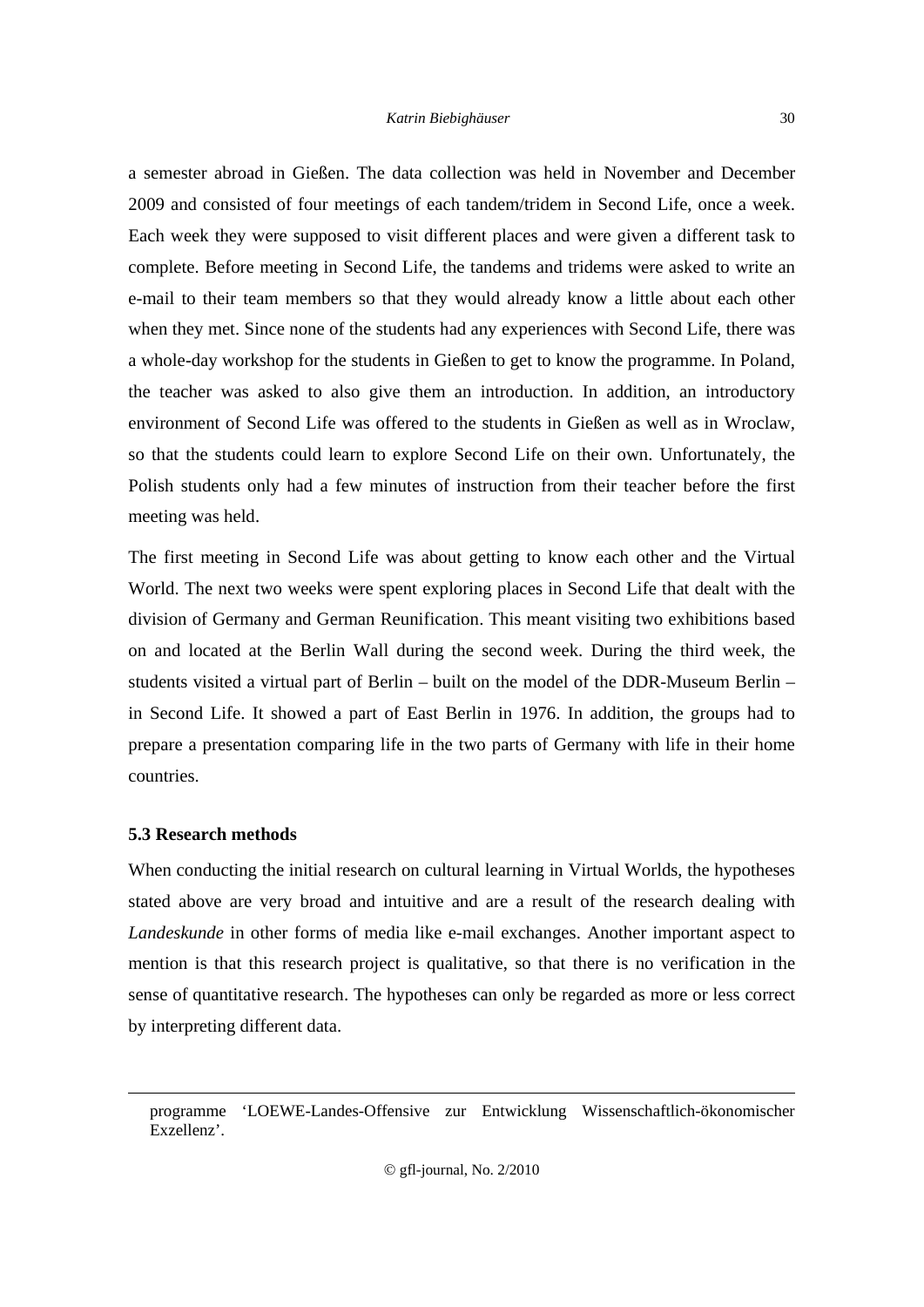The tandems and tridems were captured by using screen-capture software. The learners had learning diaries in which they wrote their impressions and appraisals directly after each meeting and notes were made by the supervisor. In addition, there were questionnaires at the beginning and at the end of the project to explore views on historical themes in general and the German Democratic Republic in particular, as well as questions about their computer skills. At the end, the learners were asked to comment on the work in Second Life, the work in the tandems and the places visited. As a first insight into these data, the results of one meeting will be shown here and analysed in detail.

# **5.4 Excerpt of data**

Below, one sequence of data is shown in detail. Showing this sequence will help in analysing it in the next step. But in addition to this, I suppose that, because Virtual Worlds are a new form of media, most readers have no experience with data from Second Life. Showing this sequence in detail will also give an impression of Virtual Worlds.

The sequence shows a chat between three girls. Sonnenblume (age 23) and Pusteblume (age 22) are German, Paulina (age 21) is Polish. They visit a virtual exhibition dealing with the Berlin Wall. The interesting point concerning this exhibition is that the information boards are put on a virtual Berlin Wall. The visitors walk between the Wall and a barbed wire fence. Unfortunately, the text on the boards is written in English. So the students have to read the information in a different language than the one they use in conversation. The task given to the group was very open. They were required to walk through this exhibition and talk about the things they see.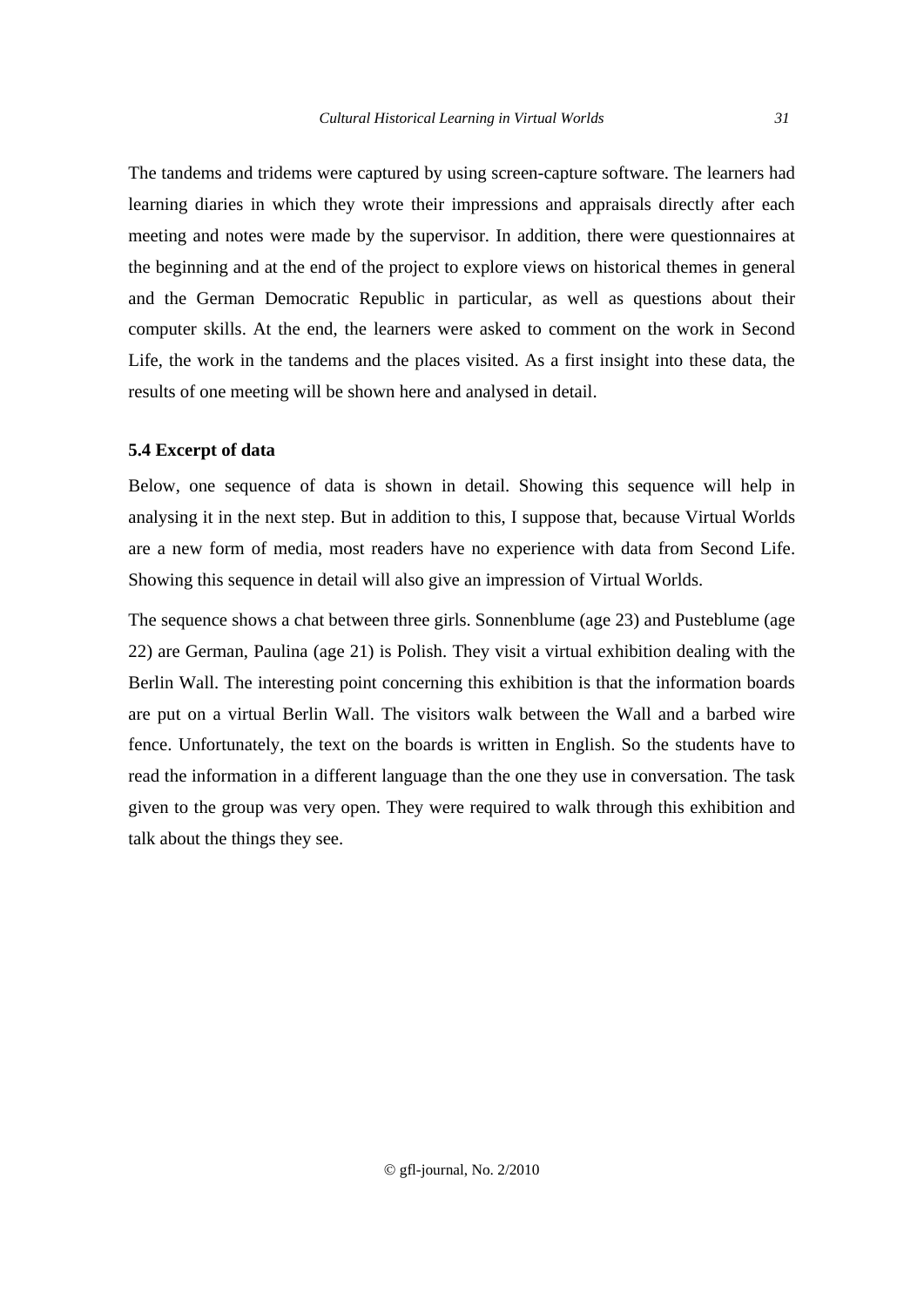

Illustration 1: The tridem visiting an exhibition on the Wall. The fourth avatar, EvaMaria Deutsch, is the teacher who was there to give technical advice, but did not influence the chat.**<sup>9</sup>**

Since the Polish student had problems with her voice chat, the group decided to use the text chat. The protocol given below is the original text chat used, including mistakes made by the students.

| [2009/11/18 8:27] pusteblume Evanier: paulina, weißt du denn schon ein paar sachen zum |
|----------------------------------------------------------------------------------------|
| thema ddr und mauerfall etc.?                                                          |
| $[2009/11/188:27]$ Paulina Ranimodo: eigentlich nicht                                  |
| [2009/11/18 8:28] Sonnenblume Bulmer: die mauer wurde durc                             |
| [2009/11/18 8:28] Sonnenblume Bulmer: h berlin gezogen berlin kennst du sicherlich     |
| [2009/11/18 8:28] Paulina Ranimodo: ja                                                 |
| $[2009/11/188:28]$ Sonnenblume Bulmer: das war von 1961-1989 geteilt                   |
| $[2009/11/188:28]$ Sonnenblume Bulmer: in : ost-Berlin und West-Berlin                 |
| $[2009/11/188:28]$ Paulina Ranimodo: also zwei Teile                                   |
| [2009/11/18 8:29] pusteblume Evanier: kann man auch dort auf dem schild lessen         |
| $[2009/11/188:29]$ pusteblume Evanier: wo du grade standest                            |

<sup>-&</sup>lt;br>9 The titles in front of the avatars' names are the result of membership in a group and they change depending on which group is chosen to be the main one, or the avatar becomes a member of the latest group. Becoming a member of a group was necessary to enter the area of the DDR Museum. Because of this, the avatars are titled "Genosse" or "Visum DDR".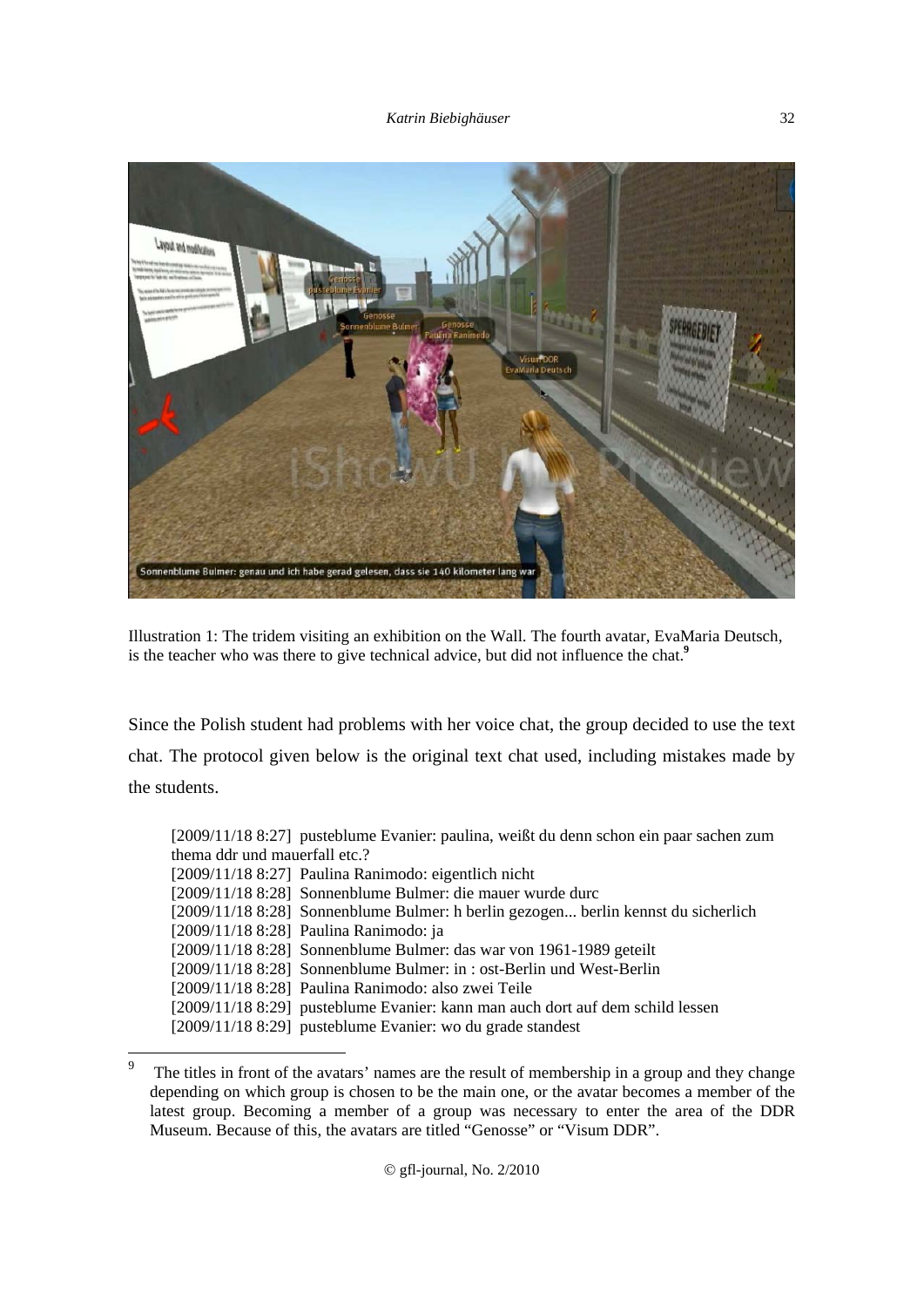[2009/11/18 8:29] Sonnenblume Bulmer: genau und die menschen konnten nicht auf die andere seite berlins gehen.. [2009/11/18 8:29] Paulina Ranimodo: das weiß ich [2009/11/18 8:29] Sonnenblume Bulmer: die tafel die du dir gerade ansiehst [2009/11/18 8:29] Paulina Ranimodo: eine seite war arm und eine reicher [2009/11/18 8:29] Sonnenblume Bulmer: unten links ist das brandenburger tor [2009/11/18 8:30] Paulina Ranimodo: ja [2009/11/18 8:30] Paulina Ranimodo: hier sehe ich berliner mauer [2009/11/18 8:31] Sonnenblume Bulmer: genau und ich habe gerad gelesen, dass sie 140 kilometer lang war

The protocol contains a five-minute-long chat. Eighteen messages were sent in this period. Compared to other text chats in this research project, this is very little conversation. Groups which used the voice chat in this situation tended to talk more and to make longer contributions. However, they also did not talk as much as in other situations, such as during the first meeting where they got to know each other. Less conversation can be explained by the fact that the students had to read the information boards and look at the pictures, meaning that they were concentrating on these media and not as much on their tridem partners.

#### **5.5 First results**

It is worth noting that the two German girls see themselves in a more input-giving role to their Polish partner. It seems as if Pusteblume and Sonnenblume behave in accordance with the trend of factual *Landeskunde*. According to this concept, the teacher offers a lot of factual input about the topic to the students. In factual *Landeskunde*, there is not much discussion about the themes; it seems as if there is one truth that the students digest. Sonnenblume and Pusteblume behave in this way. They consider themselves to be experts, as they come from Germany and have recently talked about the GDR in the seminar. As a result, there is not much discussion but an exchange of factual knowledge between the girls. Their discussion about the exhibition starts with asking Paulina if she knows anything about the GDR. They use only small letters. This is common in native chatrooms in order to be able to write faster. Paulina does the same. At the very beginning of their trip, the two German girls give a lot of factual input about the Wall. The girls had not yet read the information boards, but start by relating facts about the Berlin Wall. They do this voluntarily, instead of having a brief discussion about the place or anything else. Sonnenblume and Pusteblume show that they know some facts about the Berlin Wall and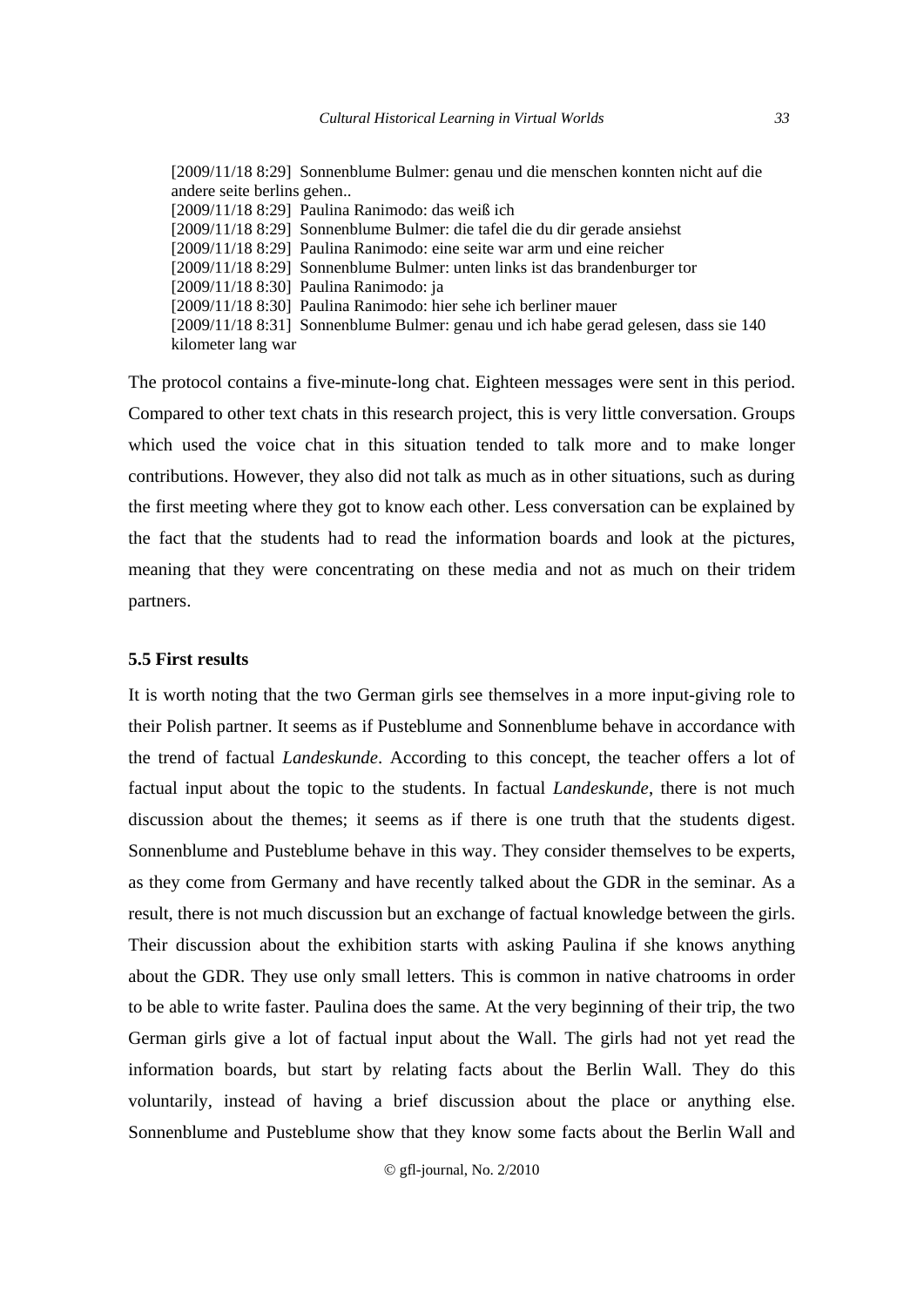give Paulina a good introduction to the topic. They explain the most important facts about the Berlin Wall: where it was built, the period in which it stood and the central consequences of its construction. Although these facts are somewhat superficial, all the information given is correct and they are self-motivated. Whilst sharing this information, the conversation is dominated by the German girls. Paulina asks additional questions and presents the assumptions she has about the two parts of Germany ("eine seite war arm und eine reicher"). This assumption is quite superficial, too, but neither of the others notice it and correct it. Here it can be seen that during the whole conversation the girls concentrate on giving information. Yet, after having given this information, the chat continues to focus on other facts about the Berlin Wall. They do not come to the point of talking about how living with the Berlin Wall must have been, although they are in an environment that could provoke such a discussion.

There is no doubt that the Berlin Wall accords with the concept of a space of memory. It stands for the separation of a nation, for two different political systems clashing in Berlin. With the fall of the Wall, the Cold War came to an end. Because of this, the Wall does not stand for itself, but represents the whole political situation of the Cold War. Thus, it is not just a space of memory for the Germans, but for an era. It is to be assumed that the Berlin Wall is a space of memory for Poles, too. Poland was integrated in the Soviet sphere of control. Being a neighbour of Germany (and, in the past, of the GDR), this part of German history is rather close to Polish culture.

In any case, the tridem merely touched the surface of the topic and discussed it on a very factual and superficial level. The likely reason for this is the Virtual World. The girls are occupied with the whole online environment, navigating their avatars and reading the given information.

Perhaps because Paulina says that she does not know much about the GDR and German history, the girls continue talking about the facts and do not enter more deeply into the topic. One important aspect is the kind of task, too. The task was open-ended and allowed the group to set their focus on the things they considered to be important. Being confronted with the Virtual World, the other group members and the historical background, one may assume that they were overwhelmed by such an open task.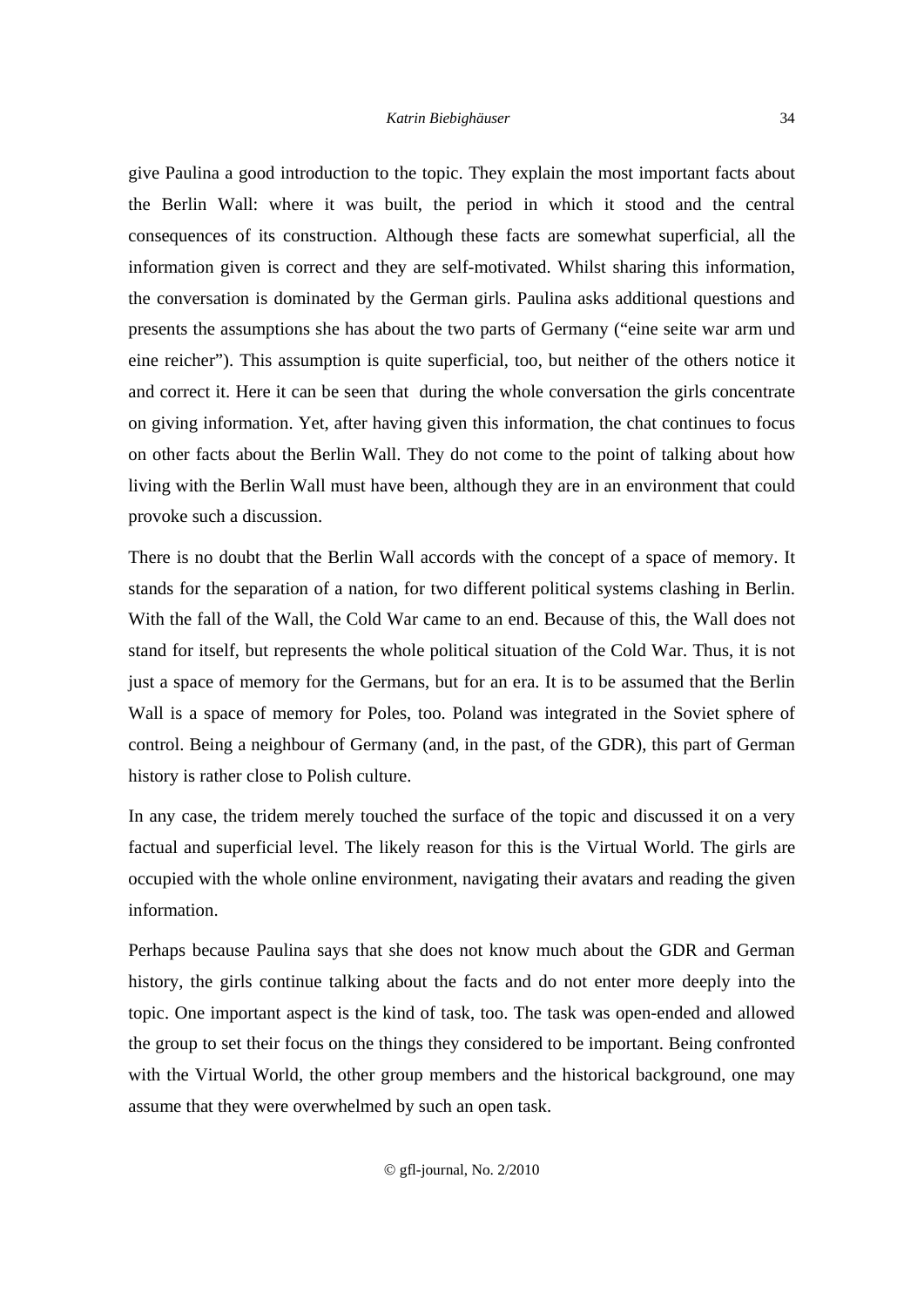The scene shown in this article makes it clear that learning in Virtual Worlds requires more guidance by the teacher, especially when the students are not experienced in working with the media and when there is a lot of information delivered via the environment.

Besides this aspect of learning in Virtual Worlds, the effect of the environment on the relationship between the tandems and tridems was quite positive. It was remarkable that the tandems and tridems made connections with each other very quickly. This is an aspect the students recognized themselves; a lot of feedback was given on how quickly familiarity arose between them. There was no shyness on the part of any students. They were motivated to exchange their knowledge concerning the topic given in the Virtual Worlds. For example, there was very active communication even in the first group meetings. All fourteen groups talked to each other for between 30 and 45 minutes to get to know the team members better. There was no time frame given, except that it was known that some groups were followed by the meeting of another group an hour later.

# **6. Summary and perspectives**

Virtual Worlds are an interesting place to come into contact with people or places far away from one's home. If one does not have the chance to visit a place in the real world, a trip to a virtual replica location can be extremely interesting. Compared to a picture, a virtual place can be walked through and the three-dimensional construction makes the impression more vivid and closer.

For learning contexts, Virtual Worlds seem to motivate the learners to talk to each other. The tandems and tridems made connections with each other very quickly and looked forward to each meeting they had. For working together, this atmosphere helped them very much: they communicated very openly and students from abroad did not hesitate to use the foreign language. Given open tasks, the students became interested in exploring the Virtual World together.

However, it also became clear that in such an ambitious learning environment, the students seem to need very strong guidance to profit from the potential of the environment. The open tasks given in this example led to a conversation about the topic, but this was kept at a very superficial level. The facts presented were correct, but they did not help to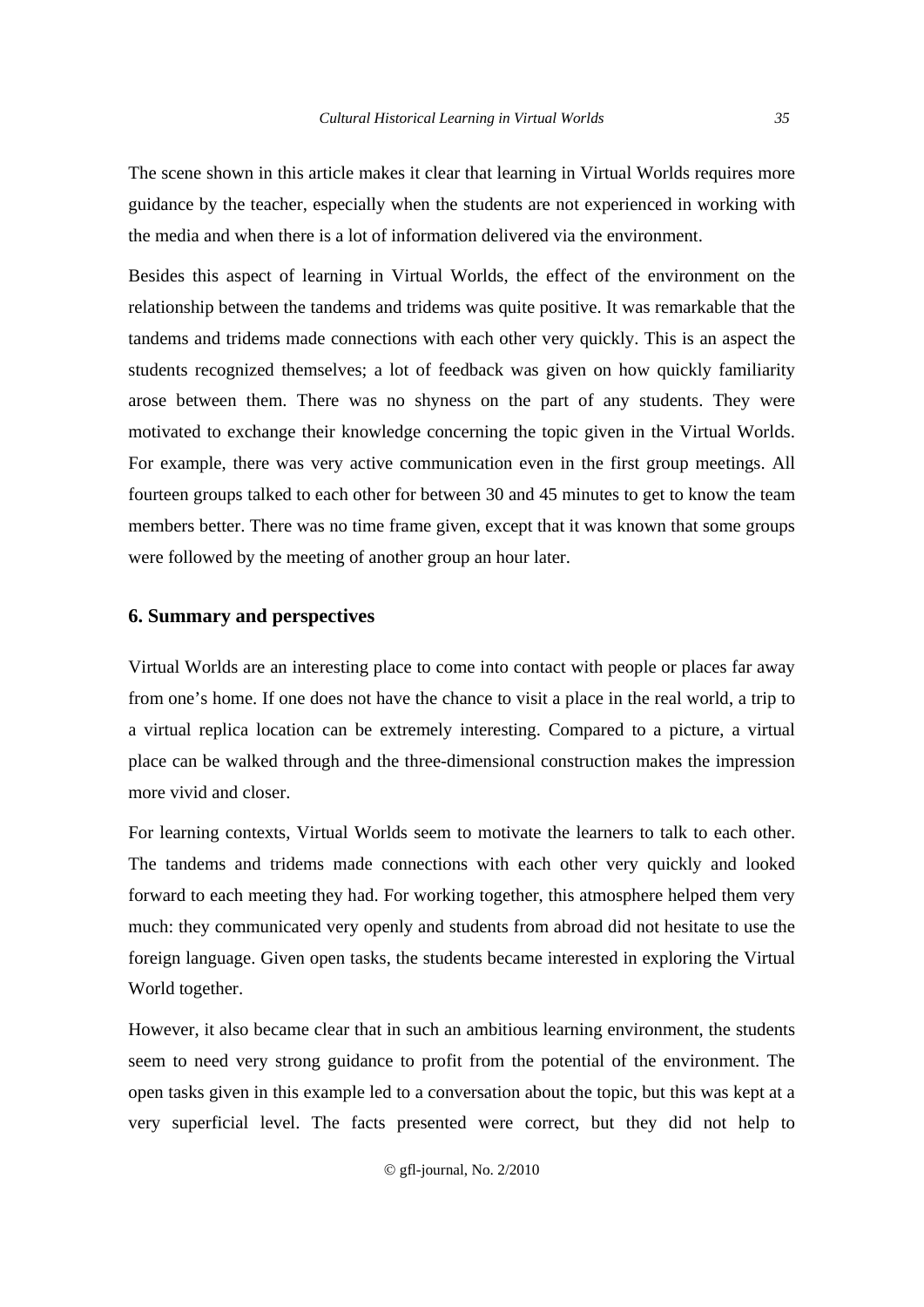communicate a feeling of the situation in East Germany. This need for more guidance could be fulfilled by setting a more precise task for the students. It is important to lead them more clearly through the virtual environments, showing them the most important or remarkable things. The teacher should also be more integrated in the conversations. He or she should moderate the conversation and intervene if wrong assumptions are made. When the students talk about culture, the teacher could ask questions which lead to deeper consideration from the point of view of the partner.

As mentioned earlier, this research project is very explorative, as it is the first one to deal with the virtual environment for cultural historical learning. These data were a first chance to get an impression of how groups of students behave and interact in Virtual Worlds. It became clear that exploring the rich environment and the embedded information, as well as navigating through the Virtual World, are two tasks that compete with the conversation occurring in the group. In the future, similar attempts should be made in order to check if more guidance will lead to deeper conversations about the topics. This will show if *spaces of memory* in Virtual Worlds lead to more intense and vivid discussions about the cultural patterns of interpretation that each participant has concerning these *spaces of memory.*

# **Bibliography**

- ABCD-Thesen (1990). *Deutsch als Fremdsprache* 24 (5), 306-308. Online available from: www.dachl.net (accessed 14.08.2010).
- Altmayer, Claus (2004) *Kultur als Hypertext. Zu Theorie und Praxis der Kulturwissenschaft im Fach Deutsch als Fremdsprache*. München: Iudicium.
- Altmayer, Claus (2006a) Kulturelle Deutungsmuster als Lerngegenstand. Zur kulturwissenschftlichen Transformation der Landeskunde. *Fremdsprachen Lehren und Lernen* 35, 44-59.
- Altmayer, Claus (2006b) Landeskunde als Kulturwissenschaft. Ein Forschungsprogramm. *Jahrbuch Deutsch als Fremdsprache* 32, 181-199.
- Altmayer, Claus (2006c) Landeskunde: eine (auch) empirische Wissenschaft? Konzeptionelle und methodologische Überlegungen zur empirischen Erforschung kultureller Lernprozesse. In: Angela Hahn; Friederike Klippel (Hrsg.): *Sprachen schaffen Chancen. Dokumentation zu 21. Kongress für Fremdsprachendidaktik der Deutschen Gesellschaft für Fremdsprachenforschung*. München: Oldenbourg, 243- 265.
- Assmann, Aleida (1999) *Erinnerungsräume. Formen und Wandlungen des kulturellen Gedächtnisses.* München: Beck.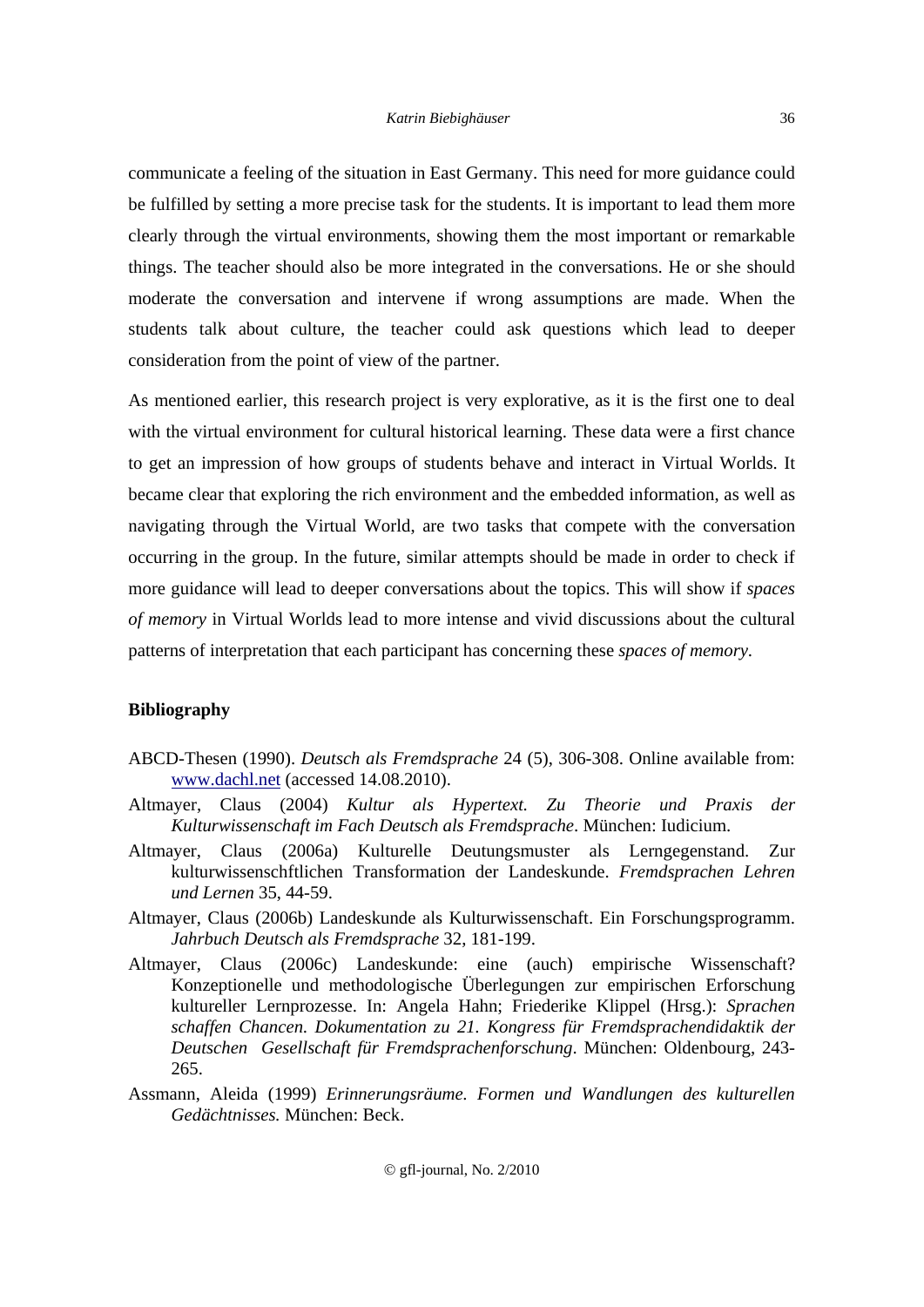- Biebighäuser, Katrin; Gabriela Marques-Schäfer (2009) Text-Chat und Voice-Chat beim DaF-Lernen online: Eine empirische Analyse anhand der Chat-Angebote des Goethe-Instituts in JETZT Deutsch lernen und in Second Life. *Info DaF* 36 (5), 2009, 411- 428.
- De Freitas, Sara (2008) *Serious Virtual Worlds. A scoping study*. Serious Games Institute. Online available from: http://www.jisc.ac.uk/media/documents/publications/seriousvirtual worldsv1.pdf (accessed 14.08.2010).
- Donath, Reinhard (1996) *E-Mail-Projekte im Englischunterricht. Authentische Kommunikation mit englischsprachigen Partnerklassen*. Stuttgart: Klett.
- Edmondson, Willis J; House, Juliane: Interkulturelles Lernen: ein überflüssiger Begriff. *Zeitschrift für Fremdsprachenforschung*, 9 (2), 161-188.
- Fornoff, Roger (2009) Erinnerungsgeschichtliche Deutschlandstudien in Bulgarien. Theoriekonzepte, unterrichtspraktische Ansätze, Lehrerfahrungen. *Info Daf* 36 (6), 499-517.
- Gürttler, Karin; Thomas Steinfeld (1990) Landeskunde ein unmögliches Fach aus Deutschland. *Info DaF* 17 (3), 250-258.
- Halbwachs, Maurice (1985) *Das Gedächtnis und seine sozialen Bedingungen*. Frankfurt am Main: Suhrkamp (zuerst: Les cadres sociaux de la mémoire. Paris, 1925).
- Hu, Adelheid (1999) Interkulturelles Lernen. Eine Auseinandersetzung mit der Kritik an einem umstrittenen Konzept. *Zeitschrift für Fremdsprachenforschung* 10 (2), 277- 303.
- Koreik, Uwe (1995) *Deutschlandstudien und deutsche Geschichte. Die deutsche Geschichte im Rahmen des Landeskundeunterrichts für Deutsch als Fremdsprache.* Baltmannsweiler: Schneider Verlag Hohengehren.
- Lange, Michael (2008) Das fliegende Klassenzimmer. Bildungspotentiale von "Second Life". In: Jürgen Ertelt; Franz Josef Röll (Hrsg.) *Web 2.0. Jugend Online als pädagogische Herausforderung*. München: kopaed, 249-265.
- MPFS Medienpädagogischer Forschungsverbund Südwest (2009) *JIM-Studie 2009. Jugend, Information und (Multi-) Media. Basisuntersuchung zum Medienumgang 12 bis 19-Jähriger*. Stuttgart: Landesanstalt für Kommunikation Baden-Württemberg. Online available from: http://www.mpfs.de/fileadmin/JIM-pdf09/JIM-Studie2009.pdf (accessed 14.08.2010).
- Nattland, Axel (2008) Lernen in Second Life: Welten verbinden Welten erfinden. *Online Tutoring Journal* 10 (3). Online available from: http://www.online-tutoringjournal.de/ausgabejuli08/nattland1.htm (accessed 14.08.2010).
- Nora, Pierre (ed.) (1984-1992) Les lieux de mémoire. 7 Bde. Paris: Gallimard.
- Ojstersek, Nadine; Kerres, Michael (2008) Lernen in Second Life betreuen. In: Andreas Hohenstein; Karl Wilbers (Hrsg.) *Handbuch E-Learning*. Wolters: Kluwer.
- Pauldrach, Andreas (1992) Eine unendliche Geschichte. Anmerkungen zur Situation der Landeskunde in den 90er Jahren. *Fremdsprache Deutsch* 6, 4-15.
- Peterson, Mark (2005) Learning interaction in an avatar-based virtual environment. a preliminary study. *PacCALL Journal* 1 (1), 29–40.